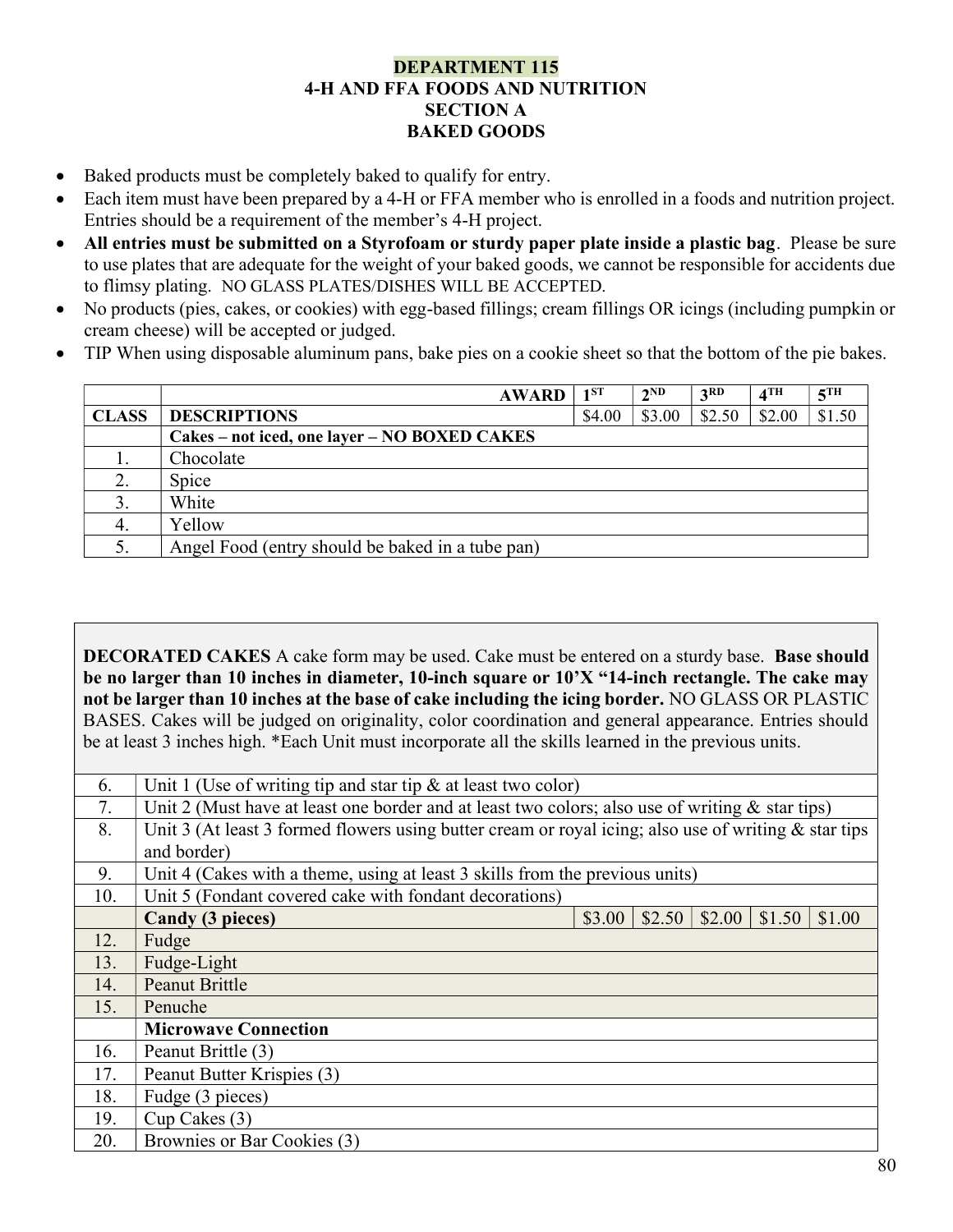|            | <b>Bar Cookies (3)</b>                                                                      |        |        |        |        |        |
|------------|---------------------------------------------------------------------------------------------|--------|--------|--------|--------|--------|
| 21.        | <b>Brownies</b>                                                                             |        |        |        |        |        |
| 22.        | Granola Bars (unfrosted)                                                                    |        |        |        |        |        |
| 23.        | <b>Miscellaneous Bar Cookies</b>                                                            |        |        |        |        |        |
|            | <b>Dropped Cookies (3)</b>                                                                  | \$2.50 | \$2.00 | \$1.50 | \$1.25 | \$1.00 |
| 24.        | Chocolate Chip                                                                              |        |        |        |        |        |
| 25.        | <b>Peanut Butter</b>                                                                        |        |        |        |        |        |
| 26.        | Snickerdoodle Cookies                                                                       |        |        |        |        |        |
| 27.        | Miscellaneous Dropped Cookies                                                               |        |        |        |        |        |
|            |                                                                                             |        |        |        |        |        |
| 28.        | <b>Filled Cookies</b>                                                                       |        |        |        |        |        |
| 29.        | Pressed Cookies (use cookie press)                                                          |        |        |        |        |        |
| 30.        | <b>Specialty Cookies</b>                                                                    |        |        |        |        |        |
| 31.        | <b>Sliced Cookies</b>                                                                       |        |        |        |        |        |
| 32.        | Rolled and Cut Cookies                                                                      |        |        |        |        |        |
| 33.        | <b>No Bake Cookies (3)</b>                                                                  |        |        |        |        |        |
|            | Pies and Tarts (any variety): No glass or metal pie                                         | \$5.00 | \$4.50 | \$3.50 | \$2.50 | \$1.50 |
|            | pans. No egg-based, cream, custard, cream cheese,                                           |        |        |        |        |        |
|            | pumpkin fillings nor meringue will be accepted or                                           |        |        |        |        |        |
|            | judged.                                                                                     |        |        |        |        |        |
| 35.        | Tarts or Turnovers (3)                                                                      |        |        |        |        |        |
| 36.        | Two crust pie (any variety)                                                                 |        |        |        |        |        |
| 37.        | One crust pie (any variety)                                                                 |        |        |        |        |        |
|            | <b>Quick Breads</b>                                                                         |        |        |        |        |        |
| 38.        | Blueberry Muffins (3)                                                                       |        |        |        |        |        |
| 39.        | Biscuits (3)                                                                                |        |        |        |        |        |
| 40.        | Coffee cake or rolls (3)                                                                    |        |        |        |        |        |
| 41.        | Bran muffin $(3 - no topping)$                                                              |        |        |        |        |        |
| 42.        | Miscellaneous muffin (3)                                                                    |        |        |        |        |        |
| 43.        | Plain Muffin (3 - no topping)                                                               |        |        |        |        |        |
| 44.        | Nut bread or fruit bread (1 loaf)                                                           |        |        |        |        |        |
| 45.        | Gingerbread $(3 – 2"$ squares)                                                              |        |        |        |        |        |
| 46.        | Cornbread $(3 – 2"$ squares)                                                                |        |        |        |        |        |
| 47.        | Quick Bread (1 loaf – any type)                                                             |        |        |        |        |        |
|            | <b>Yeast Bread and Rolls (No fork pricks)</b>                                               |        |        |        |        |        |
| 48.        | White (1 loaf)                                                                              |        |        |        |        |        |
| 49.        | White rolls (3)                                                                             |        |        |        |        |        |
| 50.        | Whole wheat bread (1 loaf)                                                                  |        |        |        |        |        |
| 51.        | Whole wheat rolls (3)                                                                       |        |        |        |        |        |
| 52.        | Cinnamon rolls (3)                                                                          |        |        |        |        |        |
| 53.<br>54. | Bread Sticks (3)                                                                            |        |        |        |        |        |
|            | Hamburger Buns (3)                                                                          |        |        |        |        |        |
| 55.        | One ring specialty bread                                                                    |        |        |        |        |        |
| 56.        | Pretzels (3)                                                                                |        |        |        |        |        |
| 57.        | Bread machine Loaf (1)                                                                      |        |        |        |        |        |
| 58.        | Breads from Around the World: A loaf or round bread from another country or culture outside |        |        |        |        |        |
|            | US (Include recipe)                                                                         |        |        |        |        |        |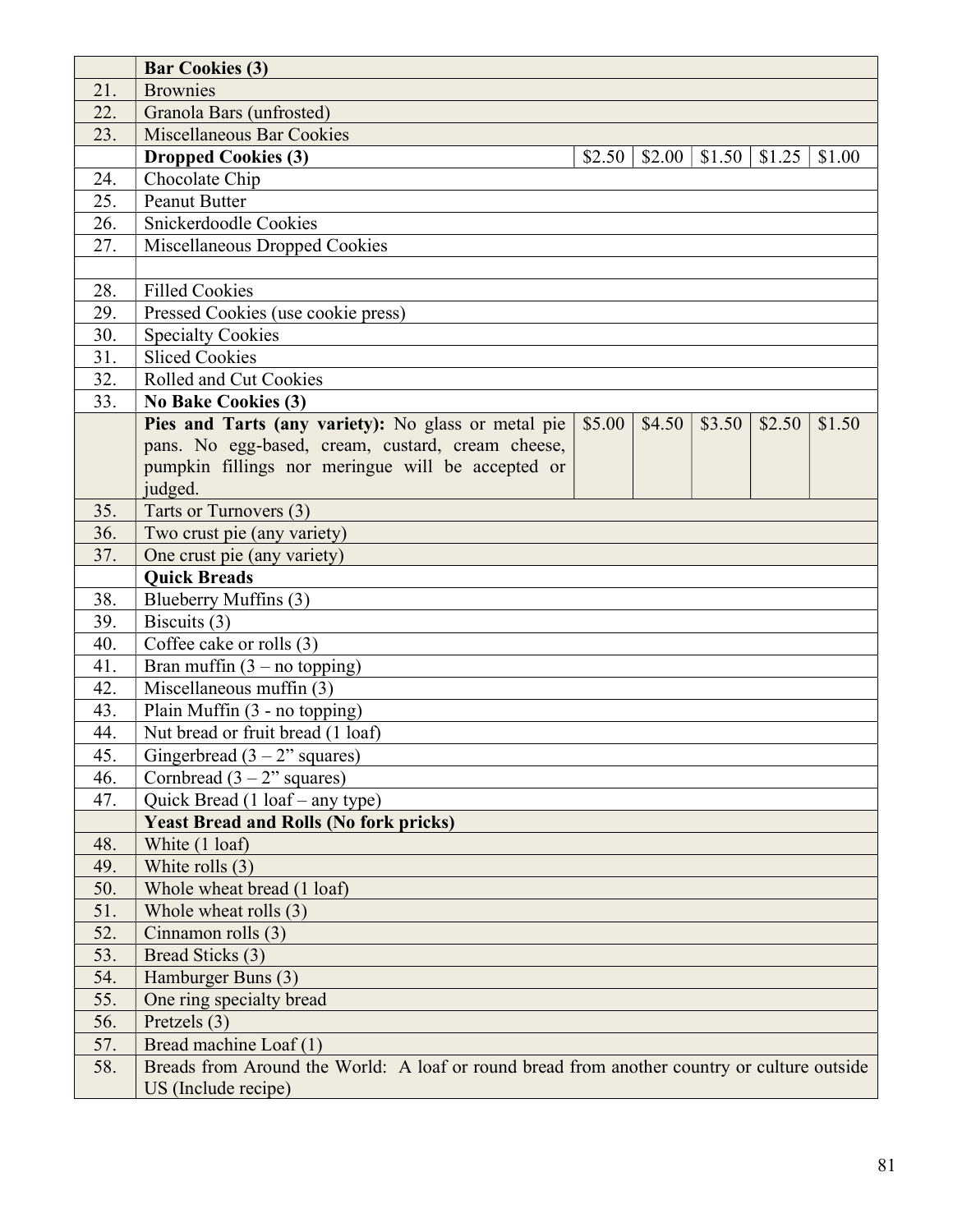| 59. | Breads from Around the World (4): A plate of tortillas, pretzels, pocket bread, etc. from another<br>country (Include recipe) |        |        |        |        |        |  |  |
|-----|-------------------------------------------------------------------------------------------------------------------------------|--------|--------|--------|--------|--------|--|--|
|     | Make it with Mixes (Up to age 10 only)                                                                                        | \$2.50 | \$2.00 | \$1.50 | \$1.25 | \$1.00 |  |  |
| 60. | Three plain (such as cookies or muffins) or one large item (such as a cake)                                                   |        |        |        |        |        |  |  |
| 61. | Three plain (such as cookies or muffins) or one large item (such as a cake) that is a variation of                            |        |        |        |        |        |  |  |
|     | the mix or made with commercial mix without gluten, fat, or another ingredient                                                |        |        |        |        |        |  |  |
|     | <b>Miscellaneous</b>                                                                                                          |        |        |        |        |        |  |  |
| 65. | Trail Mix (1 cup) in resealable bag                                                                                           |        |        |        |        |        |  |  |
| 66. | Popcorn Snack (3 balls) in resealable bag                                                                                     |        |        |        |        |        |  |  |
| 68. | Roasted peanuts (1/2 cup)                                                                                                     |        |        |        |        |        |  |  |
| 69. | Global Gourmet: A dessert cake or bread from another country/culture (indicate country or<br>culture)                         |        |        |        |        |        |  |  |
| 70. | Homemade noodles (1 quart)                                                                                                    |        |        |        |        |        |  |  |
| 71. | Homemade pasta (uncooked) (1 quart)                                                                                           |        |        |        |        |        |  |  |
| 72. | Homemade soap 1 Bar                                                                                                           |        |        |        |        |        |  |  |
| 73. | Gingerbread Creation. Must be made of gingerbread-no                                                                          | \$4.00 | \$3.00 | \$2.50 | \$2.00 | \$1.50 |  |  |
|     | graham crackers, pretzels or any material or food other                                                                       |        |        |        |        |        |  |  |
|     | than gingerbread. Base must be sturdy materials and not                                                                       |        |        |        |        |        |  |  |
|     | to exceed 140 square inches.                                                                                                  |        |        |        |        |        |  |  |

## DEPARTMENT 115 SECTION B CANNED GOODS – JAMS & JELLIES

- Canned products fruits, vegetables, jams, jellies, vinegars, etc., will be judged on general appearance, wholesomeness and quality of food, flavor, when appropriate, uniformity of food size and color, adequate head space, food arrangement and clearness of liquid.
- Products must be canned in standard canning jars (No one trip commercial pack jars) and be uniform, clear glass, with a two- piece lid and ring and suitably labeled.
- The judges will follow the food safety standards set by the United States Department of Agriculture.
- Displays should be in uniform size jars.
- The judge reserves the right to open any jar.
- All Multiple Display classes are required to have types and/or flavors identified on entries, no names please.

|              | <b>AWARD</b>                                         | $1^{ST}$ | $2^{ND}$ | 3 <sup>RD</sup> | 4 <sup>TH</sup> | $5^{\text{TH}}$ |
|--------------|------------------------------------------------------|----------|----------|-----------------|-----------------|-----------------|
| <b>CLASS</b> | <b>DESCRIPTIONS</b>                                  | \$3.00   | \$2.50   | \$2.00          | \$1.50          | \$1.00          |
|              | <b>Canned Fruit, Single</b>                          |          |          |                 |                 |                 |
|              | Peaches                                              |          |          |                 |                 |                 |
| 2.           | Applesauce                                           |          |          |                 |                 |                 |
| 6.           | Canned Fruit Display (3 identified specimens)        | \$6.00   | \$5.00   | \$4.00          | \$3.00          | \$2.00          |
|              | <b>Canned Vegetables, Single</b>                     | \$3.00   | \$2.50   | \$2.00          | \$1.50          | \$1.00          |
| 10.          | Carrots                                              |          |          |                 |                 |                 |
| 11.          | Corn                                                 |          |          |                 |                 |                 |
| 14.          | <b>String Beans</b>                                  |          |          |                 |                 |                 |
| 15.          | Tomatoes                                             |          |          |                 |                 |                 |
| 16.          | identified<br>(3)<br>Display<br>Vegetables<br>Canned | \$6.00   | \$5.00   | \$4.00          | \$3.00          | \$2.00          |
|              | specimens)                                           |          |          |                 |                 |                 |
|              | <b>Jams, Single Entry</b>                            | \$3.00   | \$2.50   | \$2.00          | \$1.50          | \$1.00          |
| 21.          | Peach                                                |          |          |                 |                 |                 |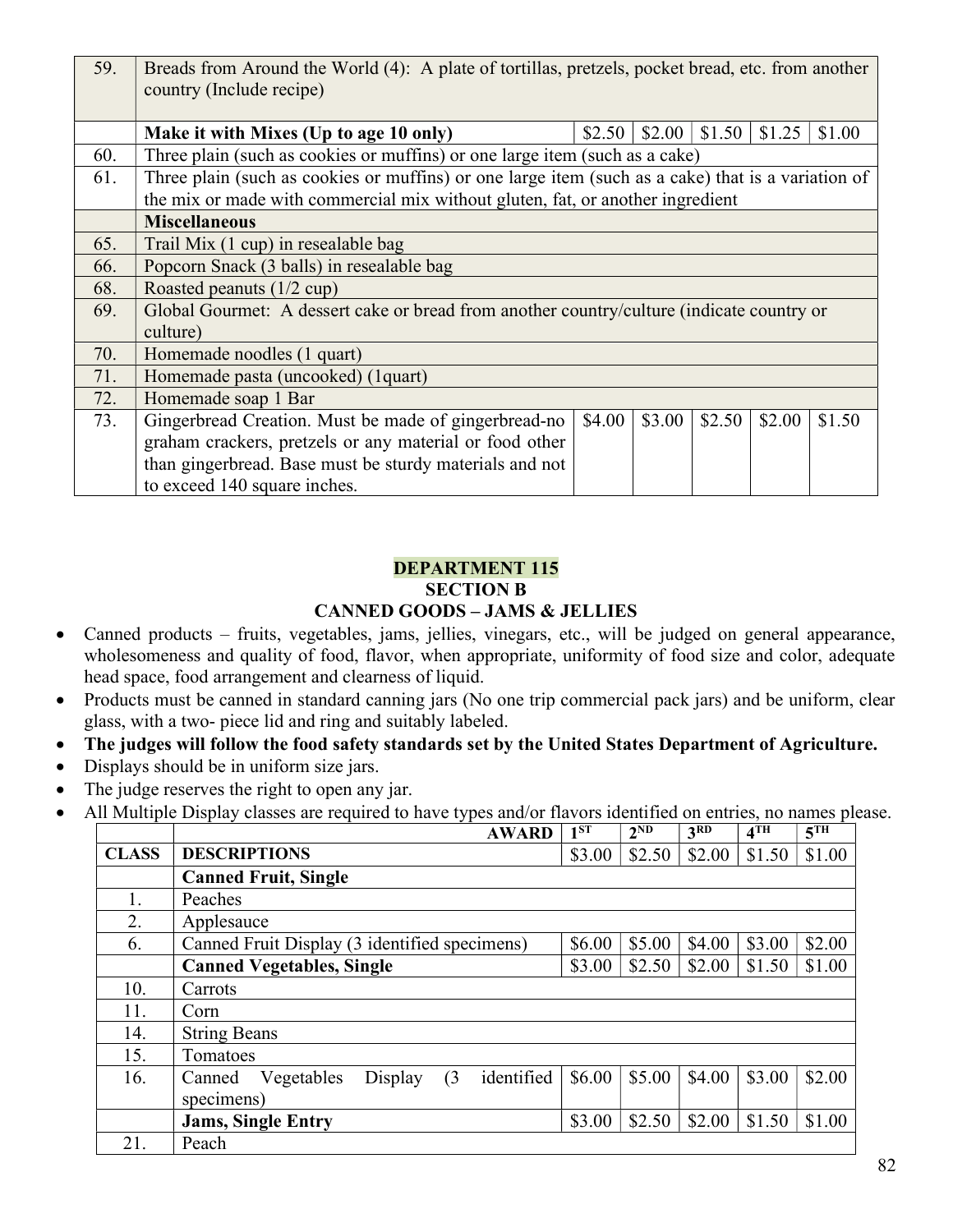| 22. | Other (Identified)                                                              |        |        |        |        |        |
|-----|---------------------------------------------------------------------------------|--------|--------|--------|--------|--------|
| 23. | Apple Butter                                                                    |        |        |        |        |        |
|     | <b>Jellies, Single Entry</b>                                                    |        |        |        |        |        |
| 25. | Apple                                                                           |        |        |        |        |        |
| 26. | Grape                                                                           |        |        |        |        |        |
| 27. | Berry                                                                           |        |        |        |        |        |
| 28. | Jellies, Jams & Preserves Display (3 specimens,                                 | \$5.00 | \$4.50 | \$3.50 | \$2.50 | \$1.50 |
|     | flavors identified)                                                             |        |        |        |        |        |
|     | <b>Pickles and Relish</b>                                                       | \$3.00 | \$2.50 | \$2.00 | \$1.50 | \$1.00 |
| 29. | <b>Sweet Pickle Relish</b>                                                      |        |        |        |        |        |
| 30. | Dill Pickles                                                                    |        |        |        |        |        |
| 31. | <b>Sweet Pickles</b>                                                            |        |        |        |        |        |
| 32. | Salsa                                                                           |        |        |        |        |        |
| 33. | <b>Pickled Beets</b>                                                            |        |        |        |        |        |
|     | <b>Dried Products</b>                                                           |        |        |        |        |        |
| 34. | Apples                                                                          |        |        |        |        |        |
| 35. | <b>Bananas</b>                                                                  |        |        |        |        |        |
| 36. | Fruit Leather (3 pieces, type identified)                                       |        |        |        |        |        |
| 39. | Herbs $(1 pt.)$                                                                 |        |        |        |        |        |
| 41. | Herb Flavored Vinegar. One- pint jar, processed and sealed with two- piece lid  |        |        |        |        |        |
| 42. | Fruit Flavored Vinegar. One- pint jar, processed and sealed with two- piece lid |        |        |        |        |        |

## DEPARTMENT 115 SECTION C NUTRITION POSTERS

- Posters should not exceed 18" X 24" in size.
- Posters should be flat no 3-dimensional posters.
- Posters should consist of stationary material no real food.
- Identification tags should be taped or stapled onto the poster no paper clips.

|              | <b>AWARD</b>                               | $1^{ST}$                                       | 2 <sup>ND</sup> | 3 <sub>RD</sub> | 4TH    | 5 <sup>TH</sup> |  |  |  |
|--------------|--------------------------------------------|------------------------------------------------|-----------------|-----------------|--------|-----------------|--|--|--|
| <b>CLASS</b> | <b>DESCRIPTIONS</b>                        | \$3.50                                         | \$3.00          | \$2.50          | \$2.00 | \$1.50          |  |  |  |
|              | Poster on one aspect of "My Plate"         |                                                |                 |                 |        |                 |  |  |  |
| 1.           | 8-11 years                                 |                                                |                 |                 |        |                 |  |  |  |
| 2.           | $12-19$ years                              |                                                |                 |                 |        |                 |  |  |  |
|              |                                            | Poster on one aspect of kitchen or food safety |                 |                 |        |                 |  |  |  |
| 3.           | 8-11 years                                 |                                                |                 |                 |        |                 |  |  |  |
| 4.           | $12-19$ years                              |                                                |                 |                 |        |                 |  |  |  |
|              | Poster on table setting or table manners   |                                                |                 |                 |        |                 |  |  |  |
| 5.           | 8-11 years                                 |                                                |                 |                 |        |                 |  |  |  |
| 6.           | $12-19$ years                              |                                                |                 |                 |        |                 |  |  |  |
|              | Poster on one aspect of fitness            |                                                |                 |                 |        |                 |  |  |  |
| 8.           | 8-11 years                                 |                                                |                 |                 |        |                 |  |  |  |
| 9.           | $12-14$ years                              |                                                |                 |                 |        |                 |  |  |  |
| 10.          | $15-19$ years                              |                                                |                 |                 |        |                 |  |  |  |
|              | Poster showing one of the food experiments |                                                |                 |                 |        |                 |  |  |  |
| 13.          | 8-11 years                                 |                                                |                 |                 |        |                 |  |  |  |
| 14.          | $12-19$ years                              |                                                |                 |                 |        |                 |  |  |  |